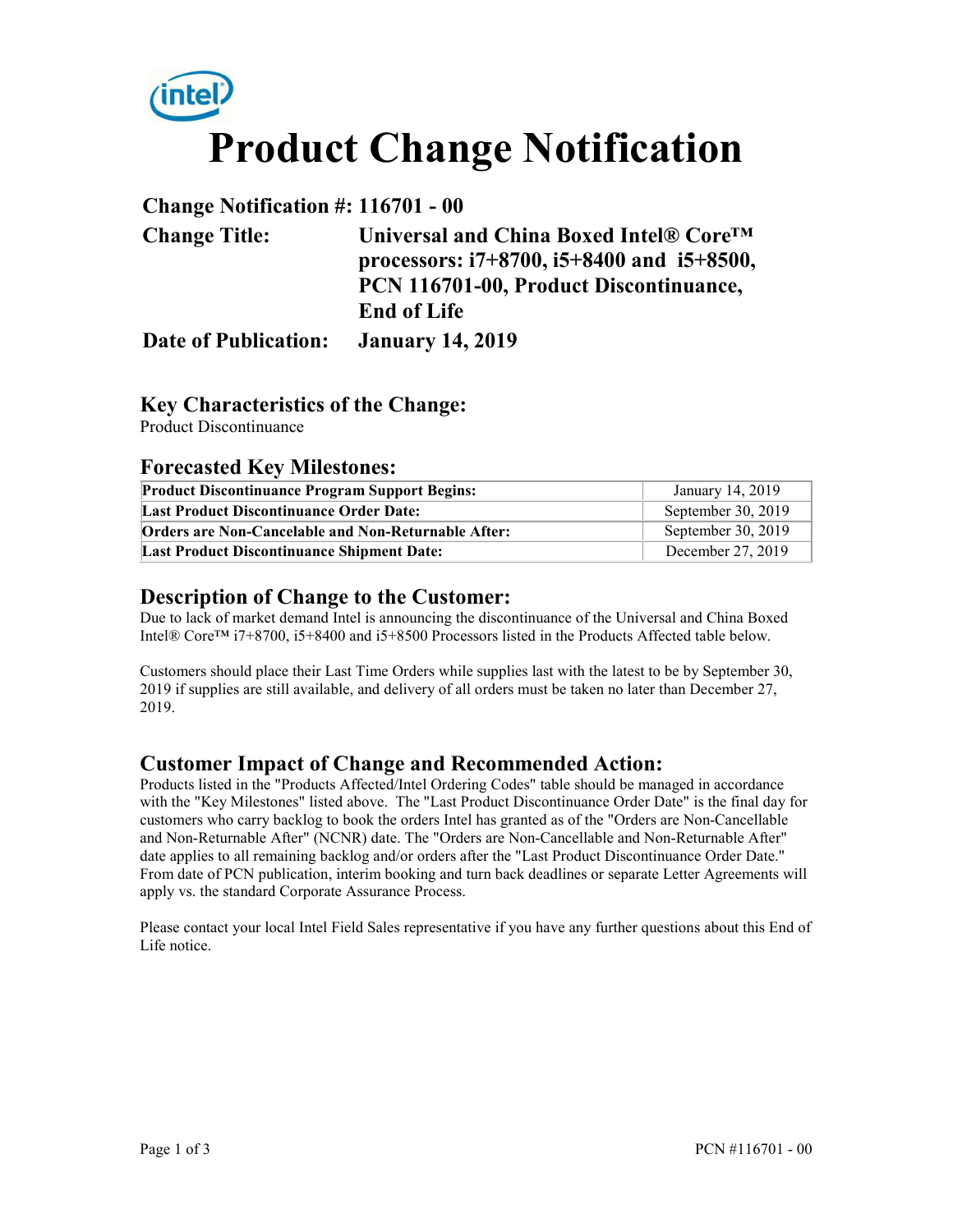| <b>Marketing Name</b>                             | <b>Product Code</b>  | S-Spec | MM#    |
|---------------------------------------------------|----------------------|--------|--------|
| Boxed Intel® Core <sup>TM</sup> i7+8700 Processor | BO80684I78700        | SR3QS  | 977399 |
| Boxed Intel® Core <sup>TM</sup> i7+8700 Processor | BOC80684I78700 SR3QS |        | 977513 |
| Boxed Intel® Core™ i5+8400 Processor              | BOC80684I58400 SR3QT |        | 977514 |
| Boxed Intel® Core <sup>TM</sup> i5+8500 Processor | BOC80684I58500 SR3XE |        | 977515 |
| Boxed Intel® Core <sup>TM</sup> i5+8400 Processor | BO80684I58400        | S R3QT | 977518 |
| Boxed Intel® Core <sup>TM</sup> i5+8500 Processor | BO80684I58500        | S R3XE | 977519 |

# **Products Affected / Intel Ordering Codes:**

## **PCN Revision History:**

| <b>Date of Revision:</b> | <b>Revision Number:</b> | Reason:                  |
|--------------------------|-------------------------|--------------------------|
| January 14, 2019         | 00                      | Originally Published PCN |